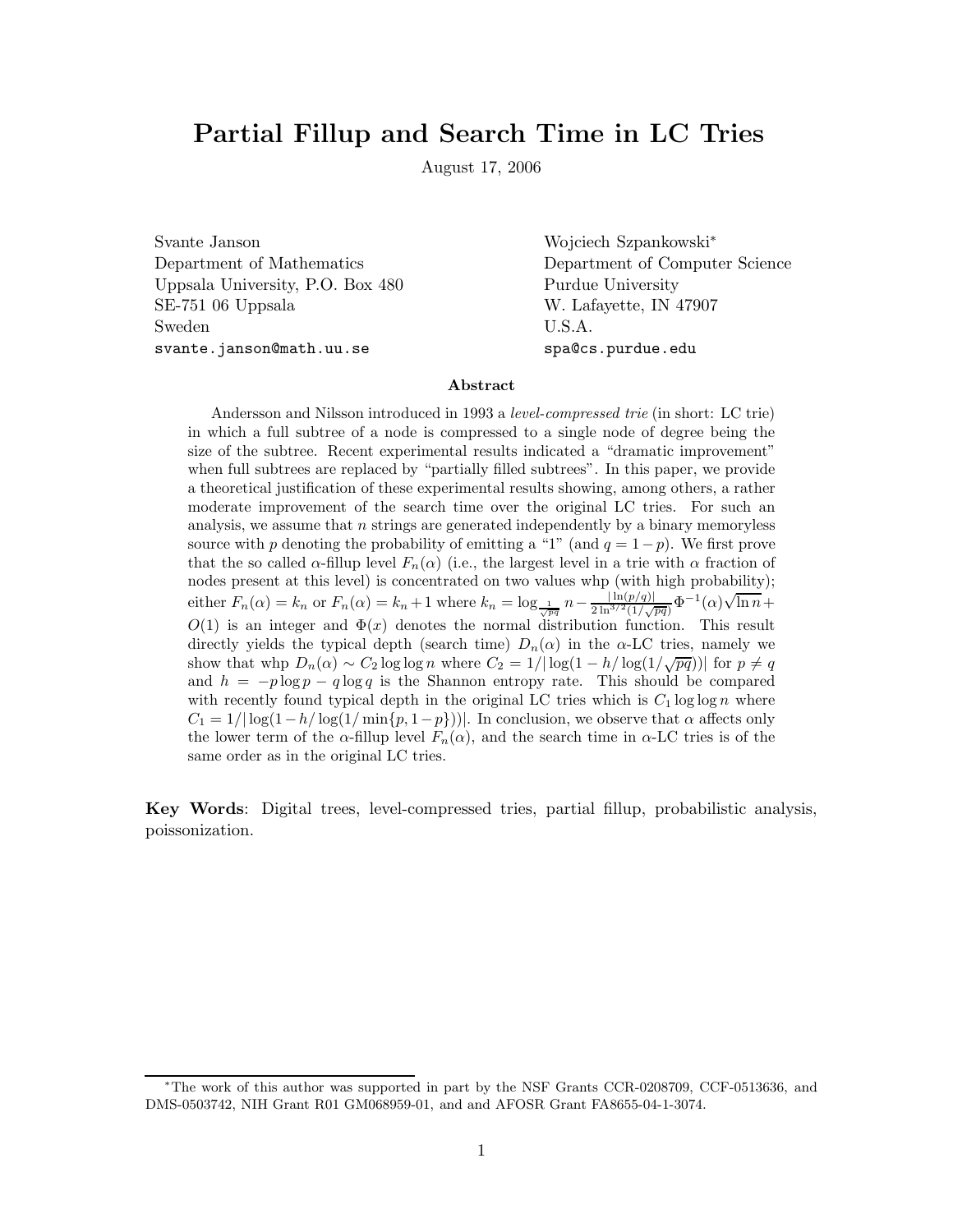### **1 Introduction**

Tries and suffix trees are the most popular data structures on words [7]. A *trie* is a digital tree built over, say n, strings (the reader is referred to  $[12, 14, 25]$  for an in depth discussion of digital trees.) A string is stored in an external node of a trie and the path length to such a node is the shortest prefix of the string that is not a prefix of any other strings (cf. Figure 1). Throughout, we assume a binary alphabet. Then each branching node in a trie is a binary node. A special case of a trie structure is a *suffix tree* (cf. [25]) which is a trie built over suffixes of a *single* string.

Since 1960 tries were used in many computer science applications such as searching and sorting, dynamic hashing, conflict resolution algorithms, leader election algorithms, IP addresses lookup, coding, polynomial factorization, Lempel-Ziv compression schemes, and molecular biology. For example, in the internet IP addresses lookup problem [15, 23] one needs a fast algorithm that directs an incoming packet with a given IP address to its destination. As a matter of fact, this is the *longest matching prefix* problem, and standard tries are well suited for it. However, the search time is too large. If there are  $n \text{ IP}$  addresses in the database, the search time is  $O(\log n)$ , and this is not acceptable. In order to improve the search time, Andersson and Nilsson [1, 15] introduced a novel data structure called the *level compressed trie* or in short LC trie (cf. Figure 1). In the LC trie we replace the root with a node of degree equal to the size of the largest *full subtree* emanating from the root (the depth of such a subtree is called the *fillup level*). This is further carried on recursively throughout the whole trie (cf. Figure 1).

Some recent experimental results reported in [8, 17, 18] indicated a "dramatic improvement" in the search time when full subtrees are replaced by "partially fillup subtrees". In this paper, we provide a theoretical justification of these experimental results by considering  $\alpha$ -LC tries in which one replaces a subtree with the last level only  $\alpha$ -filled by a node of degree equal to the size of such a subtree (and we continue recursively). In order to understand theoretically the  $\alpha$ -LC trie behavior, we study here the so called  $\alpha$ -*fillup* level  $F_n(\alpha)$  and the *typical depth* or the search time  $D_n(\alpha)$ . The  $\alpha$ -fillup level is the last level in a trie that is  $\alpha$ -filled, i.e., filled up to a fraction at least  $\alpha$  (e.g., in a binary trie level k is  $\alpha$ -filled if it contains  $\alpha 2^k$  nodes). The typical depth is the length of a path from the root to a randomly selected external node; thus it represents the typical search time. In this paper we analyze the  $\alpha$ -fillup level and the typical depth in an  $\alpha$ -LC trie in a probabilistic framework when all strings are generated by a memoryless source with  $\mathbb{P}(1) = p$  and  $\mathbb{P}(0) = q := 1 - p$ . Among other results, we prove that the  $\alpha$ -LC trie shows a rather moderate improvement over the original LC tries. We shall quantify this statement below.

Tries were analyzed over the last thirty years for memoryless and Markov sources (cf. [2, 9, 11, 12, 14, 19, 20, 24, 25]). Pittel [19, 20] found the typical value of the fillup level  $F_n$  (i.e.,  $\alpha = 1$ ) in a trie built over n strings generated by mixing sources; for memoryless sources

$$
F_n \overset{\text{p}}{\sim} \frac{\log n}{\log(1/p_{\min})} = \frac{\log n}{h_{-\infty}}
$$

where  $p_{\min} = \min\{p, 1 - p\}$  is the smallest probability of generating a symbol and  $h_{-\infty} =$  $log(1/p_{min})$  is the Rényi entropy of infinite order (cf. [25]). We let  $log := log_2$ . In the above, we write  $F_n \overset{p}{\sim} a_n$  to denote  $F_n/a_n \to 1$  in probability, that is, for any  $\varepsilon > 0$  we have  $\mathbb{P}((1-\varepsilon)a_n \leq F_n \leq (1+\varepsilon)a_n$ )  $\to$  1 as  $n \to \infty$ .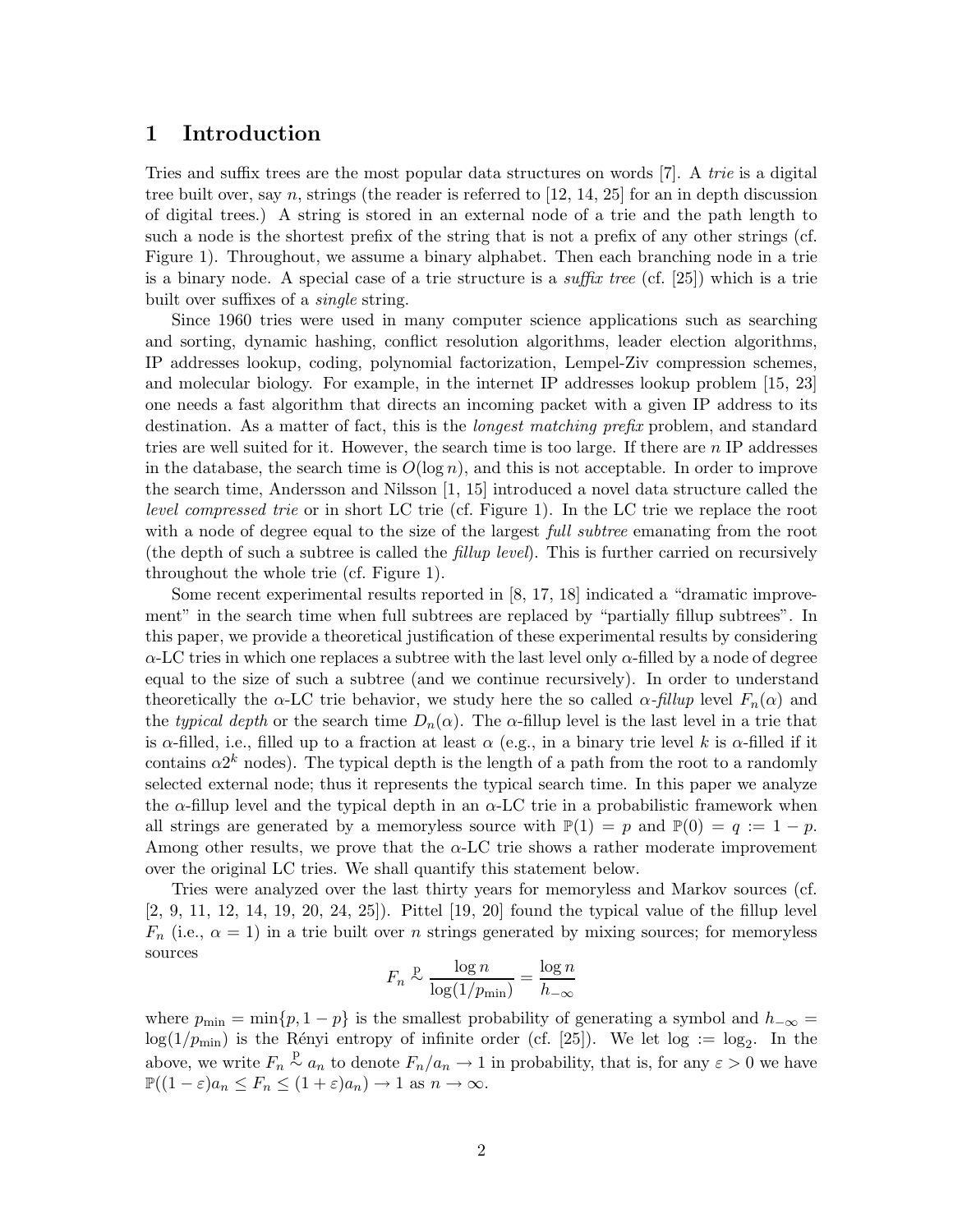

Figure 1: A trie and its associated full LC trie.

This was further extended by Devroye [2], and Knessl and Szpankowski [11] who, among other results, proved that the fillup level  $F_n$  is concentrated on two points  $k_n$  and  $k_n + 1$ , where  $k_n$  is an integer

$$
\frac{1}{\log p_{\min}^{-1}} \left( \log n - \log \log \log n \right) + O(1) \tag{1}
$$

for  $p \neq 1/2$ . The depth in regular tries was analyzed by many authors who proved that whp (with high probability, i.e., with probability tending to 1 as  $n \to \infty$ ) the depth is about  $(1/h)$  log n (where  $h = -p \log p - (1-p) \log(1-p)$  is the Shannon entropy rate of the source) and that it is normally distributed when  $p \neq 1/2$  [20, 25].

The typical depth (search time) of the original LC tries was analyzed by Andersson and Nilsson  $[1]$  and by Devroye  $[3]$  for unbiased memoryless sources (cf. also  $[21, 22]$ ). This was only recently extended to general memoryless sources by Devroye and Szpankowski [4] who proved that, for  $p \neq 1/2$ ,

$$
D_n \stackrel{\text{p}}{\sim} \frac{\log \log n}{-\log \left(1 - \frac{h}{h_{-\infty}}\right)}\tag{2}
$$

where, we recall,  $h_{-\infty} = \log(1/p_{\min}).$ 

In this paper we shall prove some rather surprising results. First of all, for  $0 < \alpha < 1$ we show that the  $\alpha$ -fillup level  $F_n(\alpha)$  is whp equal either to  $k_n$  or  $k_n + 1$  where

$$
k_n = \log_{\frac{1}{\sqrt{pq}}} n - \frac{|\ln(p/q)|}{2\ln^{3/2}(1/\sqrt{pq})} \Phi^{-1}(\alpha) \sqrt{\ln n} + O(1)
$$
 (3)

where  $\Phi(x)$  is the standard normal distribution function. As a consequence, we find that if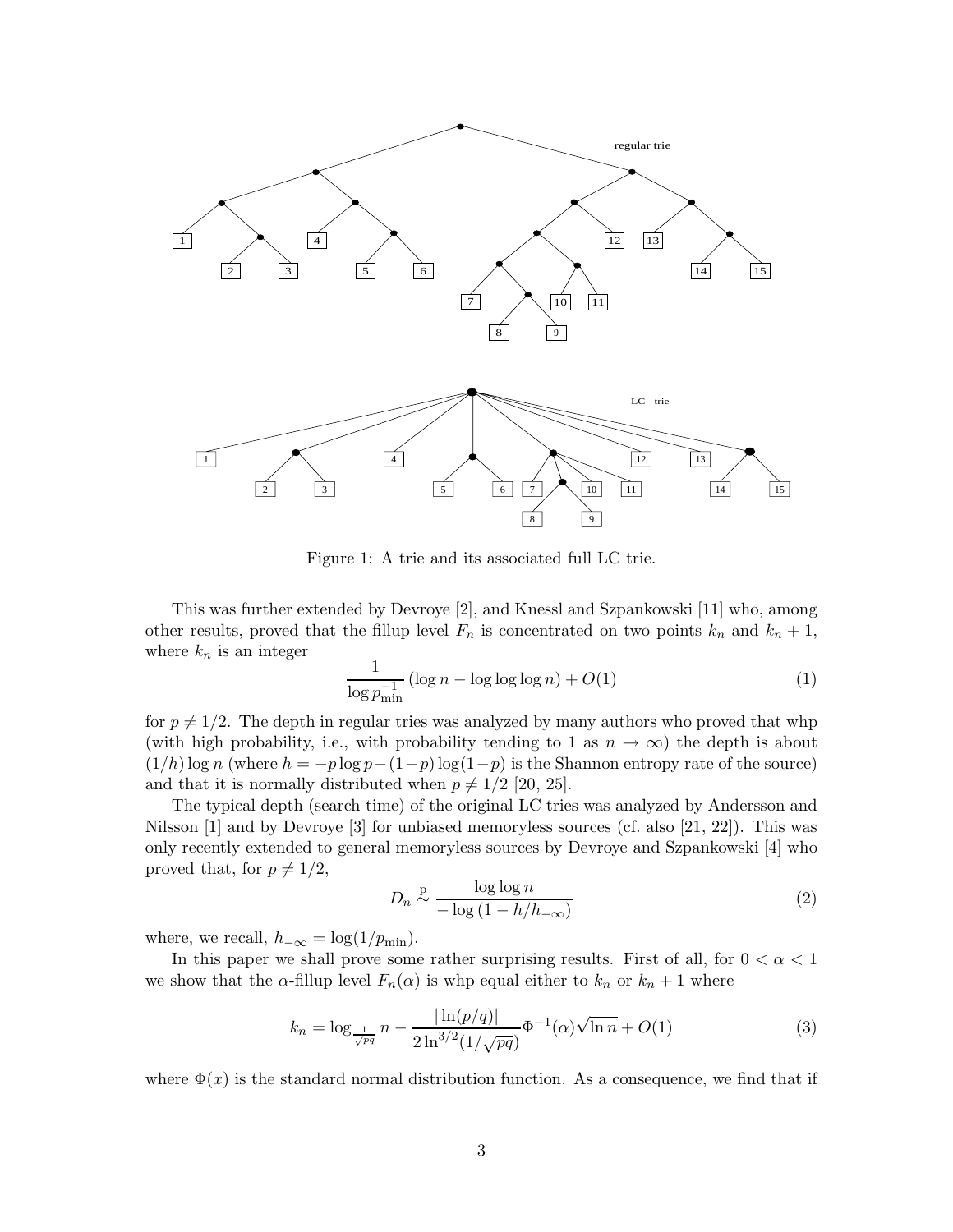$p \neq 1/2$ , the depth  $D_n(\alpha)$  of the  $\alpha$ -LC is for large n typically about

$$
\frac{\log\log n}{-\log\left(1-h/\log(1/\sqrt{pq})\right)}.
$$

The (full) 1-fillup level (i.e.,  $\alpha = 1$ )  $F_n$  shown in (1) should be compared to the  $\alpha$ -fillup level  $F_n(\alpha)$  presented in (3). Observe that the leading term of  $F_n(\alpha)$  is *not* the same as the leading term of  $F_n$  when  $p \neq 1/2$ . Furthermore,  $\alpha$  contributes only to the second term asymptotics. When comparing the typical depths  $D_n$  and  $D_n(\alpha)$  we conclude that both grow like  $\log \log n$  with two constants that do not differ by much (cf. Figure 2 in the next section). This comparison led us to a statement in the abstract that the improvement of  $\alpha$ -LC tries over the regular LC tries is rather moderate. We may add that for relatively slowly growing functions such as  $\log \log n$  the constants in front of them do matter (even for large values of n) and perhaps this led the authors of  $[8, 17, 18]$  to their statements.

The paper is organized as follows. In the next section we present our main results which are proved in the next two sections. We first consider a poissonized version of the problem for which we establish our findings. Then we show how to depoissonize our results completing our proof for the  $\alpha$ -fillup. In the last section we prove our second main result concerning the depth.

### **2 Main Results**

Consider tries created by inserting n random strings of 0 and 1. We will always assume that the strings are (potentially) infinite and that the bits in the strings are independent random bits, with  $\mathbb{P}(1) = p$  and thus  $\mathbb{P}(0) = q := 1 - p$ ; moreover we assume that different strings are independent.

We let  $X_k := \#\{\text{internal nodes filled at level } k\}$  and  $\overline{X}_k := X_k/2^k$ , i.e., the proportion of nodes filled at level k. Note that  $X_k$  may both increase and decrease as k grows, while

$$
1 \ge \overline{X}_k \ge \overline{X}_{k+1} \ge 0.
$$

Recall that the fillup level of the trie is defined as the last full level, i.e.  $\max\{k : X_k = 1\}$ , while the height is the last level with any nodes at all, i.e.  $\max\{k : \overline{X}_k > 0\}$ . Similarly, if  $0 < \alpha \leq 1$ , the  $\alpha$ -fillup level  $F_n(\alpha)$  is the last level where at least a proportion  $\alpha$  of the nodes are filled, i.e.

$$
F_n(\alpha) = \max\{k : \overline{X}_k \ge \alpha\}.
$$

We will in this paper study the  $\alpha$ -fillup level for a given  $\alpha$  with  $0 < \alpha < 1$  and a given p with  $0 < p < 1$ .

We have the following result, where whp means with probability tending to 1 as  $n \to \infty$ , and  $\Phi$  denotes the normal distribution function. Theorem 1 is proved in Section 4, after first considering a Poissonized version in Section 3.

**Theorem 1.** Let  $\alpha$  and  $p$  be fixed with  $0 < \alpha < 1$  and  $0 < p < 1$ , and let  $F_n(\alpha)$  be the α*-fillup level for the trie formed by* n *random strings as above. Then, for each* n *there is an integer*

$$
k_n = \log_{\frac{1}{\sqrt{pq}}} n - \frac{|\ln(p/q)|}{2 \ln^{3/2} (1/\sqrt{pq})} \Phi^{-1}(\alpha) \sqrt{\ln n} + O(1)
$$

*such that whp*  $F_n(\alpha) = k_n$  *or*  $k_n + 1$ *. Moreover,*  $\mathbf{E} \overline{X}_{k_n} = \alpha + O(1/\sqrt{\log n})$  *for*  $p \neq 1/2$ *.*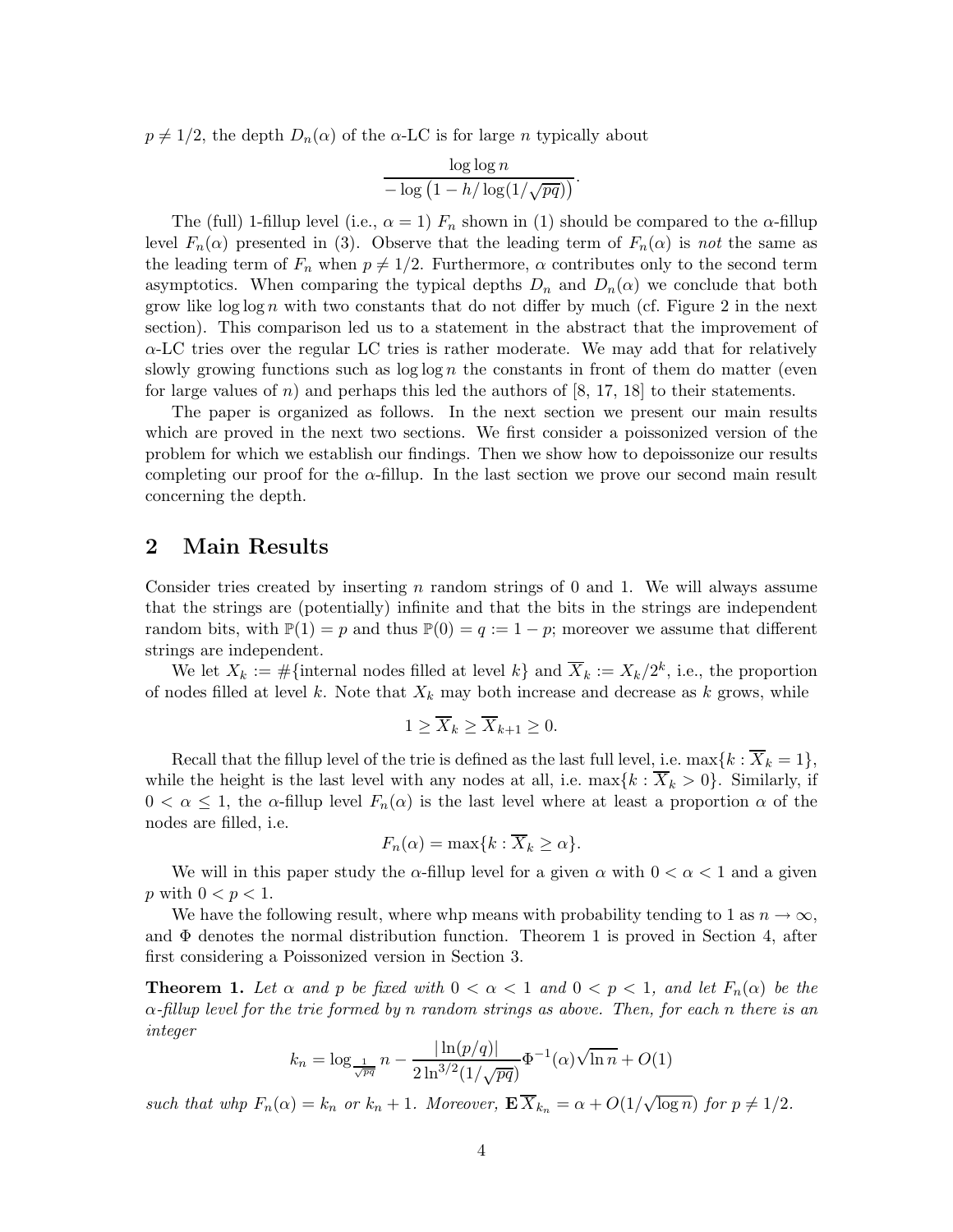Thus the  $\alpha$ -fillup level  $F_n(\alpha)$  is concentrated on at most two values; as in many similar situations (cf.  $[2, 11, 19, 25]$ ), it is easily seen from the proof that in fact for most n it is concentrated on a single value  $k_n$ , but there are transitional regimes, close to the values of n where  $k_n$  changes, where  $F_n(\alpha)$  takes two values with comparable probabilities.

Note that when  $p = 1/2$ , the second term on the right hand side disappears, and thus simply  $k_n = \log n + O(1)$ ; in particular, two different values of  $\alpha \in (0,1)$  have their corresponding  $k_n$  differing by  $O(1)$  only. When  $p \neq 1/2$ , changing  $\alpha$  means shifting  $k_n$  by  $\Theta(\log^{1/2} n)$ . By Theorem 1, whp  $F_n(\alpha)$  is shifted by the same amounts.

To the first order, we thus have the following simple result.

**Corollary 2.** For any fixed  $\alpha$  and  $p$  with  $0 < \alpha < 1$  and  $0 < p < 1$ ,

$$
F_n(\alpha) = \log_{\frac{1}{\sqrt{pq}}} n + O_p(\sqrt{\ln n});
$$

*in particular,*  $F_n(\alpha) / \log_{1/\sqrt{pq}} n \stackrel{\text{p}}{\rightarrow} 1$  *as*  $n \rightarrow \infty$ *.* 

Surprisingly enough, the leading terms of the fillup level for  $\alpha = 1$  and  $\alpha < 1$  are quantitatively different for  $p \neq 1/2$ . It is well known, as explained in the introduction, that the regular fillup level  $F_n$  is concentrated on two points around  $\log n / \log(1/p_{\min})$ , while the partial fillup level  $F_n(\alpha)$  concentrates around  $k_n \sim \log n / \log(1/\sqrt{pq})$ . Secondly, the leading term of  $F_n(\alpha)$  does not depend on  $\alpha$  and the second term is proportional to  $\sqrt{\log n}$ , while for the regular fillup level  $F_n$  the second term is of order log log log n.

A formal proof of our main result is presented in the next two sections where we first consider a Poissonized version of the problem (cf. Section 3) followed by depoissonization (cf. Section 4). However, before proceeding we present a heuristic argument leading to the first term of  $F_n(\alpha)$ . First, observe that among all  $2^k$  binary strings of length k most of them have about  $k/2$  zeroes and  $k/2$  ones. Thus, the probability that one of the input strings begins with a particular string of length k is usually about  $(pq)^{k/2} = (\sqrt{pq})^k$ , and the average number of such strings is about  $n(\sqrt{pq})^k$ . To find the first term of  $F_n(\alpha)$  we just set:  $n(\sqrt{pq})^k = \Theta(1)$  leading to

$$
F_n(\alpha) \sim \log_{\frac{1}{\sqrt{pq}}} n.
$$

In passing, we observe that when analyzing 1-fillup, we have to consider the worst case with all 0's or all 1's, which occurs with probability  $p_{\min}^k$ .<br>Theorem 1 yields several consequences for the b

Theorem 1 yields several consequences for the behavior of  $\alpha$ -LC tries. In particular, it implies the typical behavior of the depth, that is, the search time. Below we formulate our second main result concerning the depth for  $\alpha$ -LC tries delaying the proof to Section 5; cf.  $(2)$  and  $[4, 22]$  for LC tries.

**Theorem 3.** For any fixed  $0 < \alpha < 1$  and  $p \neq 1/2$  we have

$$
D_n(\alpha) \stackrel{\text{p}}{\sim} \frac{\log \log n}{-\log \left(1 - \frac{h}{\log(1/\sqrt{pq})}\right)}\tag{4}
$$

*as*  $n \to \infty$  *where*  $h = -p \log p - (1 - p) \log(1 - p)$  *is the entropy rate of the source.*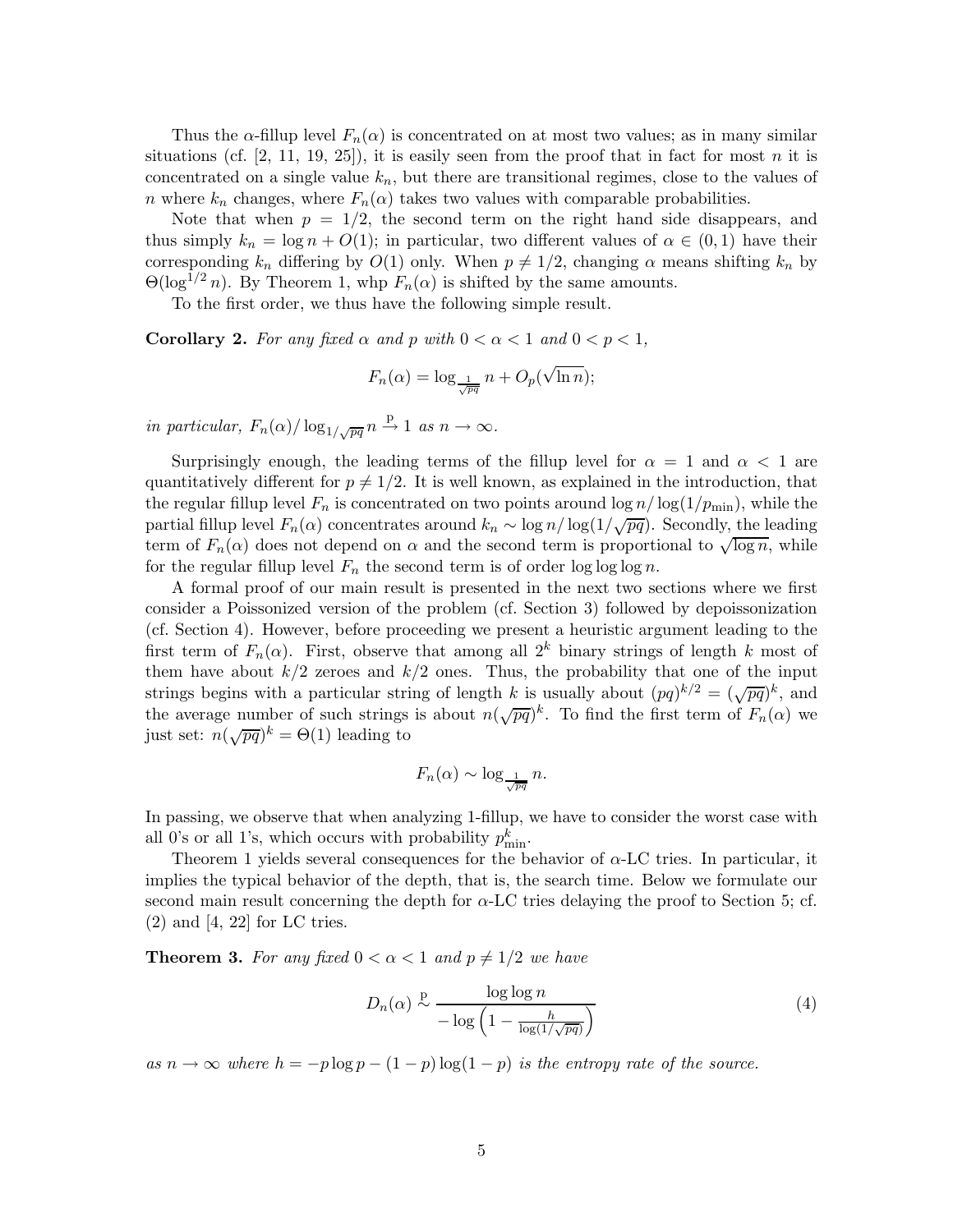

Figure 2: The constants in front of log log n terms for the regular 1-LC trie (C1) and  $\alpha$ -LC trie  $(C2)$ .

As a direct consequence of Theorem 3 we can numerically quantify experimental results recently reported in [17] where a "dramatic improvement" in the search time of  $\alpha$ -LC tries over the regular LC tries was observed. In a regular LC trie the search time is  $O(\log \log n)$ with the constant in front of log log n being  $C_1 = 1/\log(1-h/\log(1/p_{\min}))^{-1}$  [4]. For  $\alpha$ -LC tries this constant decreases to  $C_2 = 1/\log(1 - h/\log(1/\sqrt{pq}))^{-1}$  (cf. Figure 2). While it is bandly a "decrease" the fact that we declare it a column looding is hardly a "dramatic improvement", the fact that we deal with a slowly growing leading term log log n, may indeed lead to experimentally observed significant changes in the search time.

## **3 Poissonization**

In this section we consider a Poissonized version of the problem, where there are  $Po(\lambda)$ strings inserted in the trie. We let  $\tilde{F}_{\lambda}(\alpha)$  denote the  $\alpha$ -fillup level of this trie.

**Theorem 4.** Let  $\alpha$  and  $p$  be fixed with  $0 < \alpha < 1$  and  $0 < p < 1$ , and let  $F_{\lambda}(\alpha)$  be the  $\alpha$ -fillup level for the trie formed by Po( $\lambda$ ) random strings as above. Then, for each  $\lambda > 0$ *there is an integer*

$$
k_{\lambda} = \log_{\frac{1}{\sqrt{pq}}} \lambda - \frac{|\ln(p/q)|}{2\ln^{3/2}(1/\sqrt{pq})} \Phi^{-1}(\alpha) \sqrt{\ln \lambda} + O(1)
$$
 (5)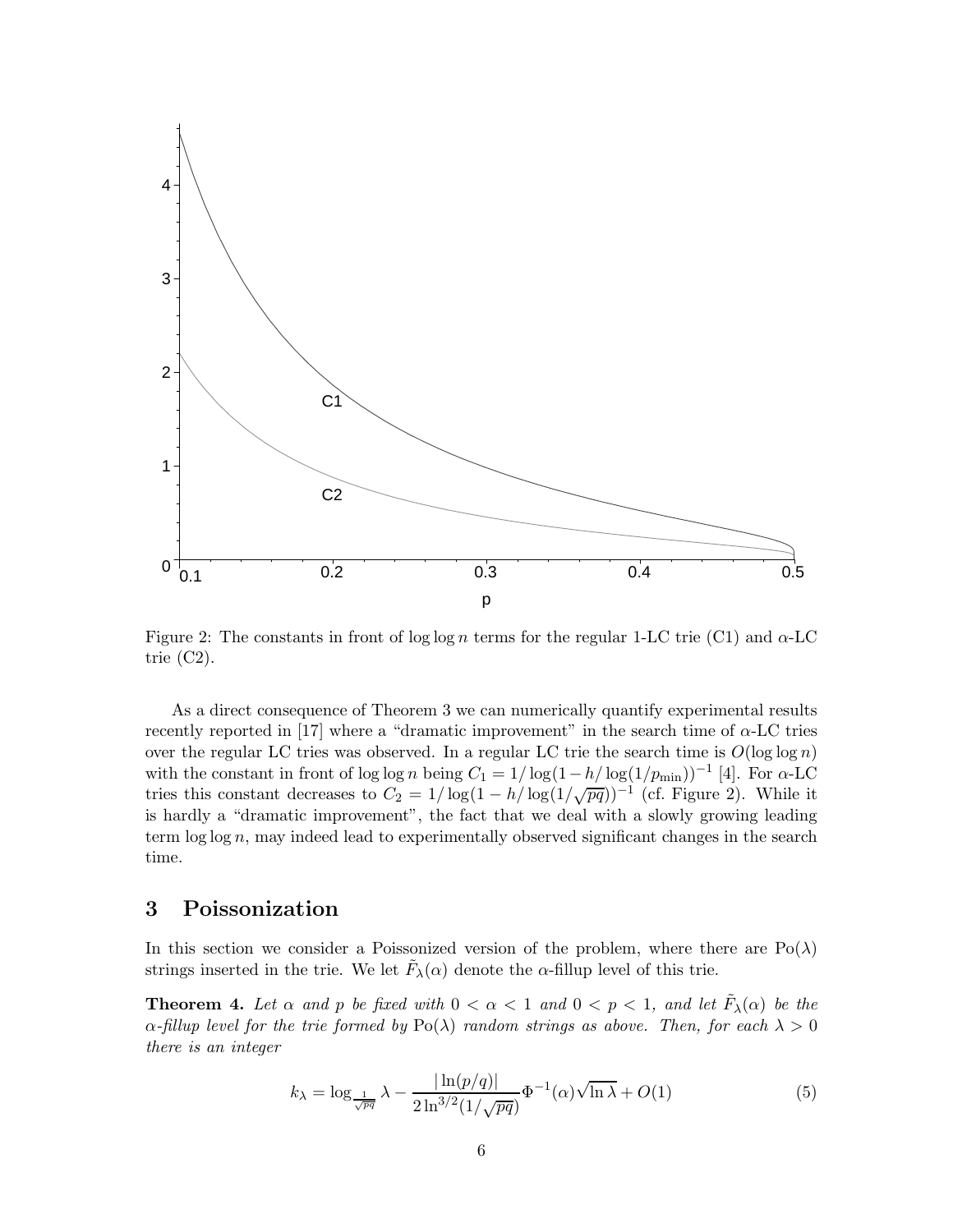*such that whp (as*  $\lambda \to \infty$ )  $\tilde{F}_{\lambda}(\alpha) = k_{\lambda}$  *or*  $k_{\lambda} + 1$ *.* 

We shall prove Theorem 4 through a series of lemmas. Observe first that a node at level  $k$  can be labeled by a binary string of length  $k$ , and that the node is filled if and only if at least two of the inserted strings begin with this label. For  $r \in \{0,1\}^k$ , let  $N_1(r)$  be the number of ones in r, and let  $P(r) = p^{N_1(r)}q^{k-N_1(r)}$  be the probability that a random string begins with  $r$ . Then, in the Poissonized version, the number of inserted strings beginning with  $r \in \{0,1\}^k$  has a Poisson distribution  $Po(\lambda P(r))$ , and these numbers are independent for different strings  $r$  of the same length. The independence is a consequence of the Poisson assumption; in particular, the fact that splitting a Poisson process leads to independent Poisson processes (cf. [6]). Thus,

$$
X_k = \sum_{r \in \{0,1\}^k} I_r \tag{6}
$$

where  $I_r$  are independent indicators with

$$
\mathbb{P}(I_r = 1) = \mathbb{P}(\text{Po}(\lambda P(r)) \ge 2) = 1 - (1 + \lambda P(r))e^{-\lambda P(r)}.
$$
 (7)

Hence,

$$
\mathbf{Var}\left(X_k\right) = \sum_{r \in \{0,1\}^k} P(I_r = 1) \big(1 - P(I_r = 1)\big) < 2^k
$$

so  $\text{Var}(\overline{X}_k) < 2^{-k}$  and, by Chebyshev's inequality,

$$
\mathbb{P}(|\overline{X}_k - \mathbf{E}\,\overline{X}_k| > 2^{-k/3}) \to 0. \tag{8}
$$

Consequently,  $\overline{X}_k$  is sharply concentrated, and it is enough to study its expectation. (It is straightforward to calculate  $\text{Var}(X_k)$  more precisely, and to obtain a normal limit theorem for  $X_k$ , but we do not need that.)

Assume first  $p > 1/2$ .

**Lemma 1.** *If*  $p > 1/2$  *and* 

$$
k = \log_{\frac{1}{\sqrt{pq}}} \lambda - \frac{\ln(p/q)}{2\ln^{3/2}(1/\sqrt{pq})} \Phi^{-1}(\alpha) \sqrt{\ln \lambda} + O(1),\tag{9}
$$

*then*  $\mathbf{E} \overline{X}_k = \alpha + O(k^{-1/2}).$ 

*Proof.* Let  $\rho = p/q > 1$  and define  $\gamma$  by  $\lambda p^{\gamma} q^{k-\gamma} = 1$ , i.e.,

$$
\rho^{\gamma} = \left(\frac{p}{q}\right)^{\gamma} = \lambda^{-1}q^{-k},
$$

which leads to

$$
\gamma = \frac{k \ln(1/q) - \ln \lambda}{\ln(p/q)}.
$$
\n(10)

Let  $\mu_j = \lambda p^j q^{k-j} = \rho^{j-\gamma}$ . Thus,  $\mu_j$  is the average number of strings beginning with a given string with j ones and  $k - j$  zeros. By (6) and (7),

$$
\mathbf{E}\overline{X}_k = 2^{-k} \sum_{j=0}^k {k \choose j} \mathbb{P}(\text{Po}(\mu_j) \ge 2). \tag{11}
$$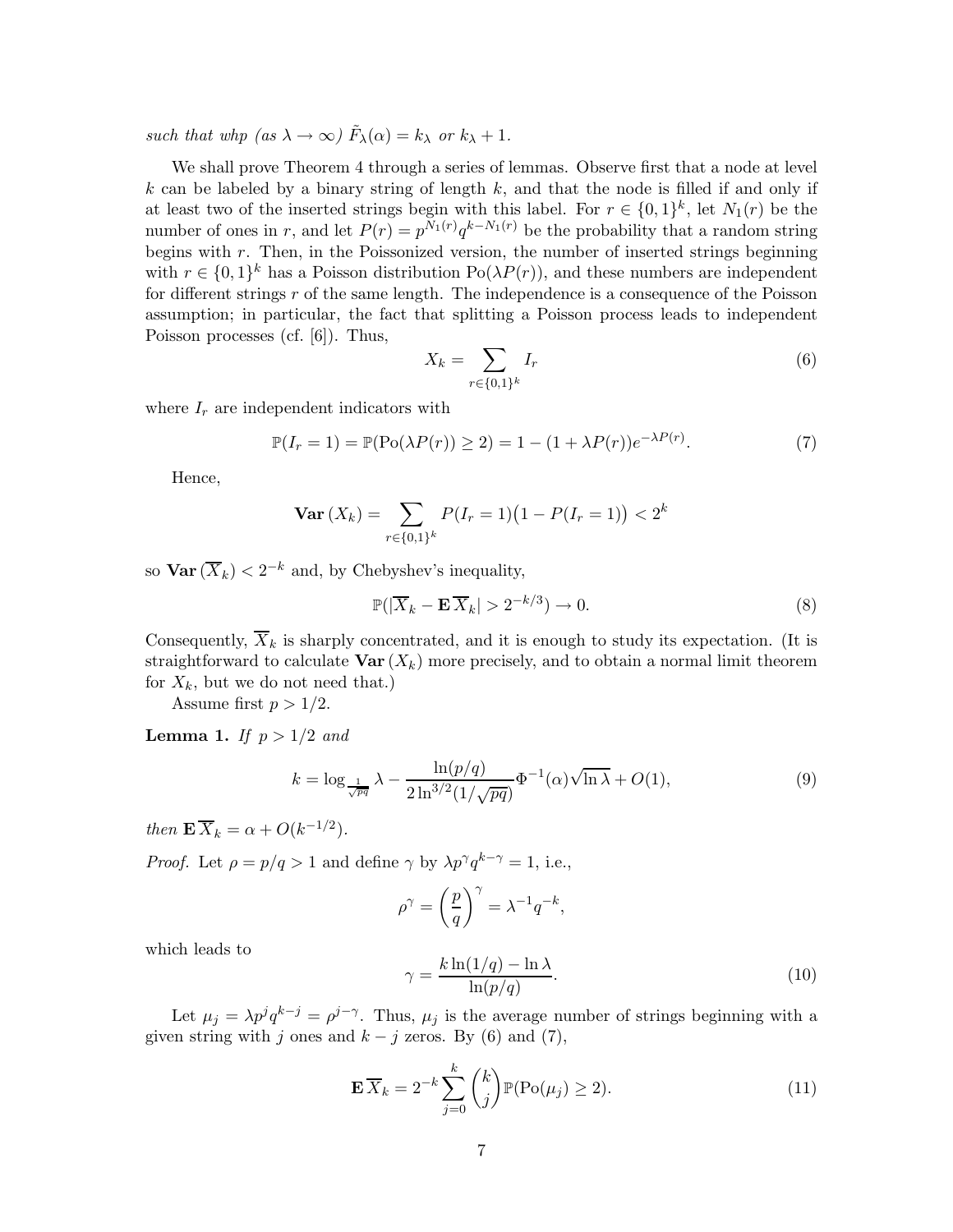If  $j < \gamma$ , then  $\mu_j < 1$  and

$$
\mathbb{P}(\text{Po}(\mu_j) \ge 2) < \mu_j^2 < \mu_j.
$$

If  $j \geq \gamma$ , then  $\mu_j \geq 1$  and

$$
1 - \mathbb{P}(\text{Po}(\mu_j) \ge 2) = (1 + \mu_j)e^{-\mu_j} \le 2\mu_j e^{-\mu_j} < 4\mu_j^{-1}.
$$

Hence (11) yields, using  $\binom{k}{j} \leq \binom{k}{\lfloor k/2 \rfloor}$  $\binom{k}{\lfloor k/2 \rfloor} = O(2^k k^{-1/2}),$ 

$$
\mathbf{E}\overline{X}_k = 2^{-k} \sum_{j < \gamma} {k \choose j} O(\mu_j) + 2^{-k} \sum_{j \ge \gamma} {k \choose j} (1 - O(\mu_j^{-1}))
$$
  
= 
$$
2^{-k} \sum_{j \ge \gamma} {k \choose j} + 2^{-k} \sum_{j=0}^{k} {k \choose j} O(\rho^{-|j-\gamma|})
$$
  
= 
$$
\mathbb{P}(\text{Bi}(k, 1/2) \ge \gamma) + O(k^{-1/2}).
$$
 (12)

By the Berry–Esseen theorem [6, Theorem XVI.5.1],

$$
\mathbb{P}(\text{Bi}(k, 1/2) \ge \gamma) = 1 - \Phi\left(\frac{\gamma - k/2}{\sqrt{k/4}}\right) + O(k^{-1/2}).\tag{13}
$$

By (10) and the assumption (9),

$$
\gamma - \frac{k}{2} = \frac{1}{\ln(p/q)} \left( k \ln \frac{1}{q} - \ln \lambda - \frac{k}{2} \ln \frac{p}{q} \right)
$$
  
\n
$$
= \frac{1}{\ln(p/q)} \left( k \ln \frac{1}{\sqrt{pq}} - \ln \lambda \right)
$$
  
\n
$$
= \frac{\ln(1/\sqrt{pq})}{\ln(p/q)} \left( k - \log_{1/\sqrt{pq}} \lambda \right)
$$
  
\n
$$
= -\frac{1}{2} (\ln(1/\sqrt{pq}))^{-1/2} \Phi^{-1}(\alpha) \sqrt{\ln \lambda} + O(1)
$$
  
\n
$$
= -\frac{1}{2} \Phi^{-1}(\alpha) k^{1/2} + O(1).
$$
 (14)

 $\Box$ 

This finally implies

$$
1 - \Phi\left(\frac{\gamma - k/2}{\sqrt{k/4}}\right) = 1 - \Phi(-\Phi^{-1}(\alpha)) + O(k^{-1/2}) = \alpha + O(k^{-1/2}),
$$

and the lemma follows by (12) and (13).

**Lemma 2.** *Fix*  $p > 1/2$ *. For every*  $A > 0$ *, there exists*  $c > 0$  *such that if*  $|k - \log_{1/\sqrt{pq}} \lambda| \le$  $Ak^{1/2}$ , then  $\mathbf{E} \overline{X}_k - \mathbf{E} \overline{X}_{k+1} > ck^{-1/2}$ .

*Proof.* A string  $r \in \{0,1\}^k$  has two extensions r0 and r1 in  $\{0,1\}^{k+1}$ . Clearly,  $I_{r0}, I_{r1} \leq I_r$ , and if there are exactly 2 (or 3) of the inserted strings beginning with r, then  $I_{r0} + I_{r1} \leq$  $1 < 2I_r$ . Hence

$$
\mathbf{E}\left(2X_k - X_{k+1}\right) = \sum_{r \in \{0,1\}^k} \mathbf{E}\left(2I_r - I_{r0} - I_{r1}\right) \ge \sum_{r \in \{0,1\}^k} \mathbb{P}\left(\text{Po}(\lambda P(r)) = 2\right). \tag{15}
$$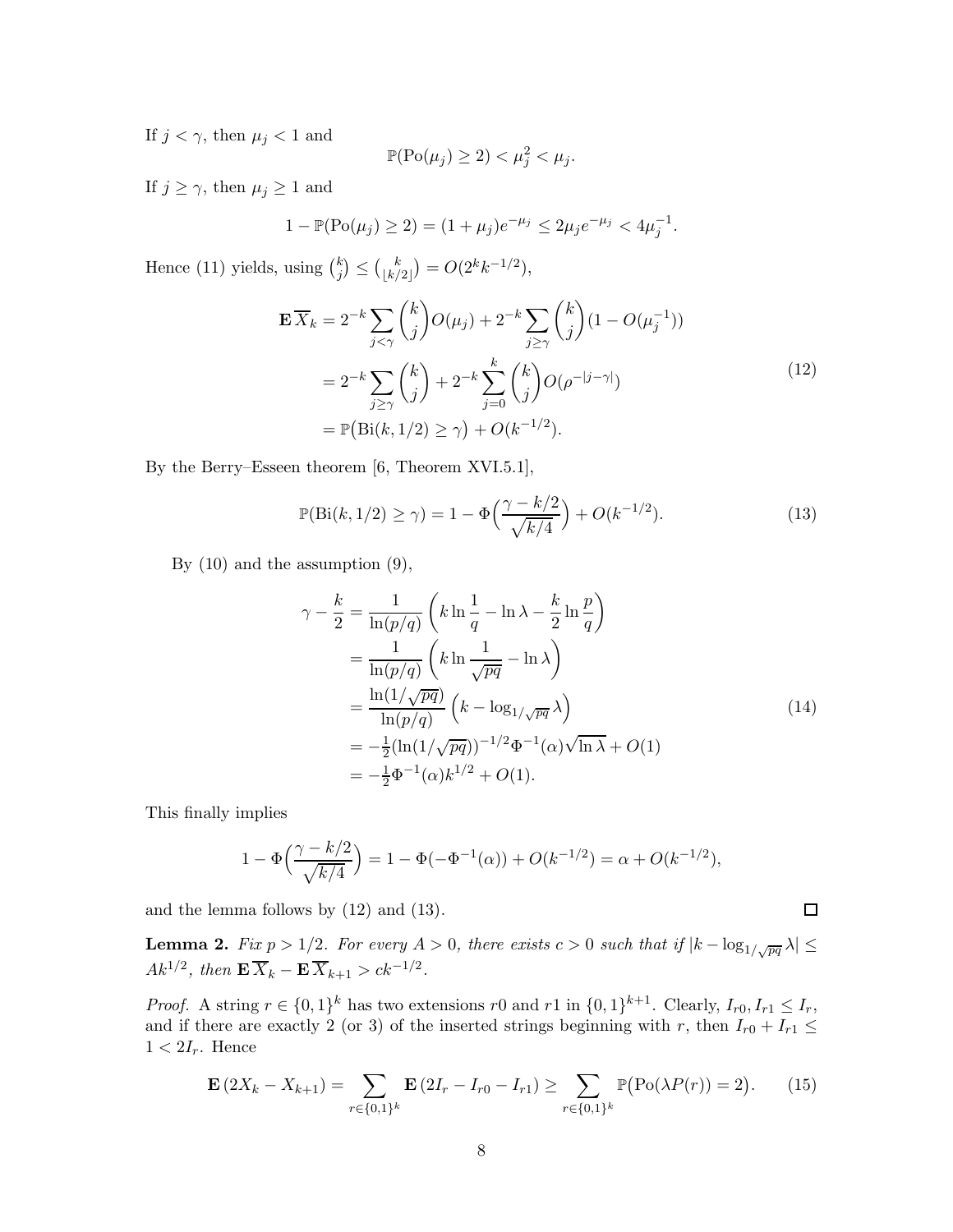Let  $\rho$  and  $\gamma$  be as in the proof of Lemma 1, and let  $j = \lceil \gamma \rceil$ . Then  $\mu_j = \rho^{j-\gamma} \in [1, \rho]$  and thus  $\mathbb{P}(\text{Po}(\mu_j) = 2) \ge \frac{1}{2}e^{-\rho}$ . Moreover, by (14) and the assumption,

$$
|j - k/2| \le \frac{\ln(1/\sqrt{pq})}{\ln(p/q)} Ak^{1/2} + 1 = O(k^{1/2}).
$$

Thus, if k is large enough, we have by the standard normal approximation of the binomial probabilities (which follows easily from Stirling's formula, as found already by de Moivre  $|5|)$ 

$$
2^{-k} {k \choose j} = \frac{1 + o(1)}{\sqrt{2\pi k/4}} e^{-2(j - k/2)^2/k} \ge c_1 k^{-1/2}
$$

for some  $c_1 > 0$ . Hence, by (15),

$$
\mathbf{E}\overline{X}_k - \mathbf{E}\overline{X}_{k+1} = 2^{-k-1}\mathbf{E}(2X_k - X_{k+1}) \ge 2^{-k-1} {k \choose j} \mathbb{P}(\text{Po}(\mu_j) = 2) \ge \frac{c_1 e^{-\rho}}{4} k^{-1/2}
$$

as needed.

Now assume  $p > 1/2$ . Starting with any k as in (9), we can by Lemmas 1 and 2 shift k up or down  $O(1)$  steps and find  $k_{\lambda}$  as in (5) such that, for a suitable  $c > 0$ ,  $\mathbf{E} \overline{X}_{k_{\lambda}} \geq \alpha + \frac{1}{2} c k_{\lambda}^{-1/2} > \mathbf{E} \overline{X}_{k_{\lambda}+1}$  and  $\mathbf{E} \overline{X}_{k_{\lambda}+2} \leq \mathbf{E} \overline{X}_{k_{\lambda}+1} - c k_{\lambda}^{-1/2} < \alpha - \frac{1}{2} c k_{\lambda}^{-1/2}$ . It follows by (8) that who  $\overline{X}_{k_{\lambda}} > \alpha$  and  $\overline{X}_{k_{\lambda}} > \alpha$  and he follows by (8) that whp  $\overline{X}_{k_{\lambda}} \ge \alpha$  and  $\overline{X}_{k_{\lambda}+2} < \alpha$ , and hence  $\tilde{F}_{\lambda}(\alpha) = k_{\lambda}$  or  $k_{\lambda} + 1$ .

This proves Theorem 4 in the case  $p > 1/2$ . The case  $p < 1/2$  follows by symmetry, interchanging p and q.

In the remaining case  $p = 1/2$ , all  $P(r) = 2^{-k}$  are equal. Thus, by (6) and (7),

$$
\mathbf{E}\,\overline{X}_k = \mathbb{P}(\text{Po}(\lambda 2^{-k}) \ge 2). \tag{16}
$$

囗

Given  $\alpha \in (0,1)$ , there is a  $\mu > 0$  such that  $\mathbb{P}(\text{Po}(\mu) \geq 2) = \alpha$ . We take  $k_{\lambda} = \lfloor \log(\lambda/\mu) - \frac{1}{2}\rfloor$ 1/2. Then,  $\lambda 2^{-k_{\lambda}} \geq 2^{1/2} \mu$  and thus  $\mathbf{E} \overline{X}_{k_{\lambda}} \geq \alpha_+$  for some  $\alpha_+ > \alpha$ . Similarly,  $\mathbf{E} \overline{X}_{k_{\lambda}+2} \leq$  $\alpha$  for some  $\alpha$  <  $\alpha$ , and the result follows in this case too.

### **4 Depoissonization**

To complete the proof of Theorem 1 we must depoissonize the results obtained in Theorem 4, which we do in this section.

*Proof of Theorem 1.* Given an integer n, let  $k_n$  be as in the proof of Theorem 4 with  $\lambda = n$ , and let  $\lambda_{\pm} = n \pm n^{2/3}$ . Then  $\mathbb{P}(\text{Po}(\lambda_-) \le n) \to 1$  and  $\mathbb{P}(\text{Po}(\lambda_+) \ge n) \to 1$  as  $n \to \infty$ . By monotonicity, we thus have whp  $\tilde{F}_{\lambda_-}(\alpha) \le F_n(\alpha) \le \tilde{F}_{\lambda_+}(\alpha)$ , and by Theorem 4 it remains only to show that we can take  $k_{\lambda-} = k_{\lambda+} = k_n$ .

Let us now use the notation  $X_k(\lambda)$  and  $\overline{X}_k(\lambda)$ , since we are working with several  $\lambda$ .

**Lemma 3.** *Assume*  $p \neq 1/2$ *. Then, for every* k,

$$
\frac{d}{d\lambda} \mathbf{E} \, \overline{X}_k(\lambda) = O(\lambda^{-1} k^{-1/2}).
$$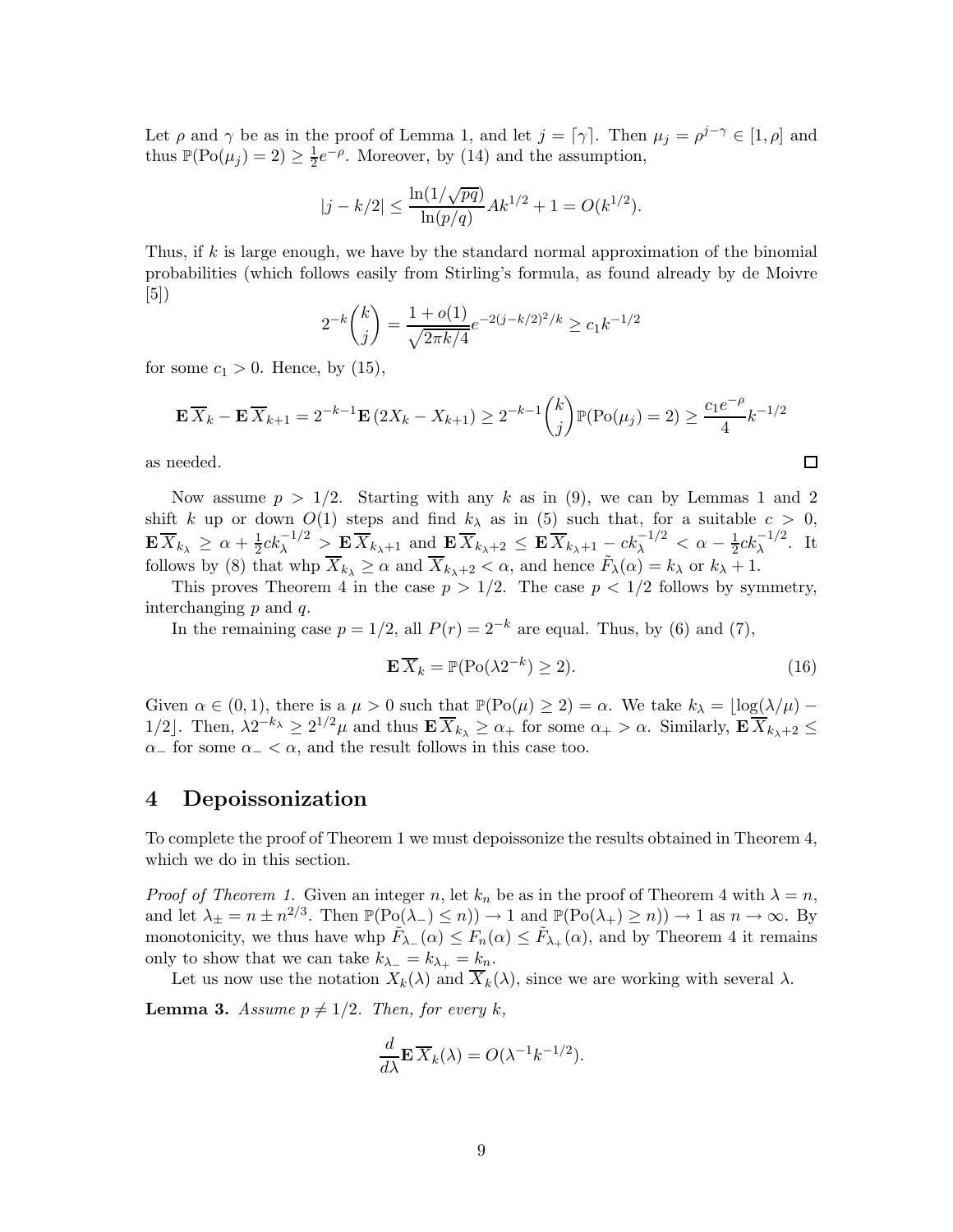*Proof.* We have

$$
\frac{d}{d\mu}\mathbb{P}(\text{Po}(\mu) \ge 2) = \frac{d}{d\mu}((1 - (1 + \mu)e^{-\mu}) = \mu e^{-\mu}
$$

and thus, by (11) and the argument in (12),

$$
\frac{d}{d\lambda} \mathbf{E} \overline{X}_k(\lambda) = 2^{-k} \sum_{j=0}^k {k \choose j} \mu_j e^{-\mu_j} \frac{d\mu_j}{d\lambda}
$$
  
\n
$$
= \lambda^{-1} 2^{-k} \sum_{j=0}^k {k \choose j} \mu_j^2 e^{-\mu_j} = O\left(\lambda^{-1} \sum_{j=0}^k 2^{-k} {k \choose j} \min(\mu_j, \mu_j^{-1})\right)
$$
  
\n
$$
= O(\lambda^{-1} k^{-1/2})
$$

 $\Box$ 

which completes the proof.

By Lemma 3,  $|\mathbf{E}\overline{X}_k(\lambda_{\pm}) - \mathbf{E}\overline{X}_k(n)| = O(n^{-1/3}k^{-1/2}) = o(k^{-1/2})$ . Hence, by the proof of Theorem 4, for large  $n$ ,  $\mathbf{E} \overline{X}_{k_n}(\lambda_{\pm}) \ge \alpha + \frac{1}{3}ck_n^{-1/2}$  and  $\mathbf{E} \overline{X}_{k_n+2}(\lambda_{\pm}) < \alpha - \frac{1}{3}ck_n^{-1/2}$ , and thus whp  $\tilde{F}_{\lambda_{\pm}}(\alpha) = k_n$  or  $k_n + 1$ . Moreover, the estimate  $\mathbf{E} \overline{X}_{k_n} = \alpha + O(1/\sqrt{\log n})$  easily from the similar estimate for the Poisson version in Lemma 1; we omit the details. This completes the proof of Theorem 1 for  $p > 1/2$ . The case  $p < 1/2$  is again the same by symmetry. The proof when  $p = 1/2$  is similar, now using (16). 囗

### **5 Proof of Theorem 3**

First, let us explain heuristically our estimate for  $D_n(\alpha)$ . By the Asymptotic Equipartition Property (cf. [25]) at level  $k_n$  there are about  $n2^{-hk_n}$  strings with the same prefix of length  $k_n$  as a randomly chosen one, where h is the entropy. That is, in the corresponding branch of the  $\alpha$ -LC trie, we have about  $n2^{-hk_n} \approx n^{1-\kappa}$  strings (or external nodes), where for simplicity  $\kappa = h/\log(1/\sqrt{pq})$ . In the next level, we shall have about  $n^{(1-\kappa)^2}$  external nodes, and so on. In particular, at level  $D_n(\alpha)$  we have approximately

$$
n^{(1-\kappa)^{D_n(\alpha)}}
$$

external nodes. Setting this  $= \Theta(1)$  leads to our estimate (4) of Theorem 3.

We now make this argument rigorous. We construct an  $\alpha$ -LC trie from n random strings  $\xi_1,\ldots,\xi_n$  and look at the depth  $D_n(\alpha)$  of a designated one of them. In principle, the designated string should be chosen at random, but by symmetry, we can assume that it is the first string  $\xi_1$ .

To construct the  $\alpha$ -LC trie, we scan the strings  $\xi_1,\ldots,\xi_n$  in parallel one bit at a time, and build a trie level by level. As soon as the last level is filled less than  $\alpha$ , we stop; we are now at level  $F_n(α) + 1$ , just past the α-fillup level. The trie above this level, i.e., up to level  $F_n(\alpha)$ , is compressed into one node, and we continue recursively with the strings attached to each node at level  $F_n(\alpha) + 1$  in the uncompressed trie, i.e., the sets of strings that begin with the same prefixes of length  $F_n(\alpha) + 1$ .

To find the depth  $D_n(\alpha)$  of the designated string  $\xi_1$  in the compressed trie, we may ignore all branches not containing  $\xi_1$ ; thus we let  $Y_n$  be the number of the *n* strings that agree with  $\xi_1$  for the first  $F_n(\alpha) + 1$  bits. Note that we have not yet inspected any later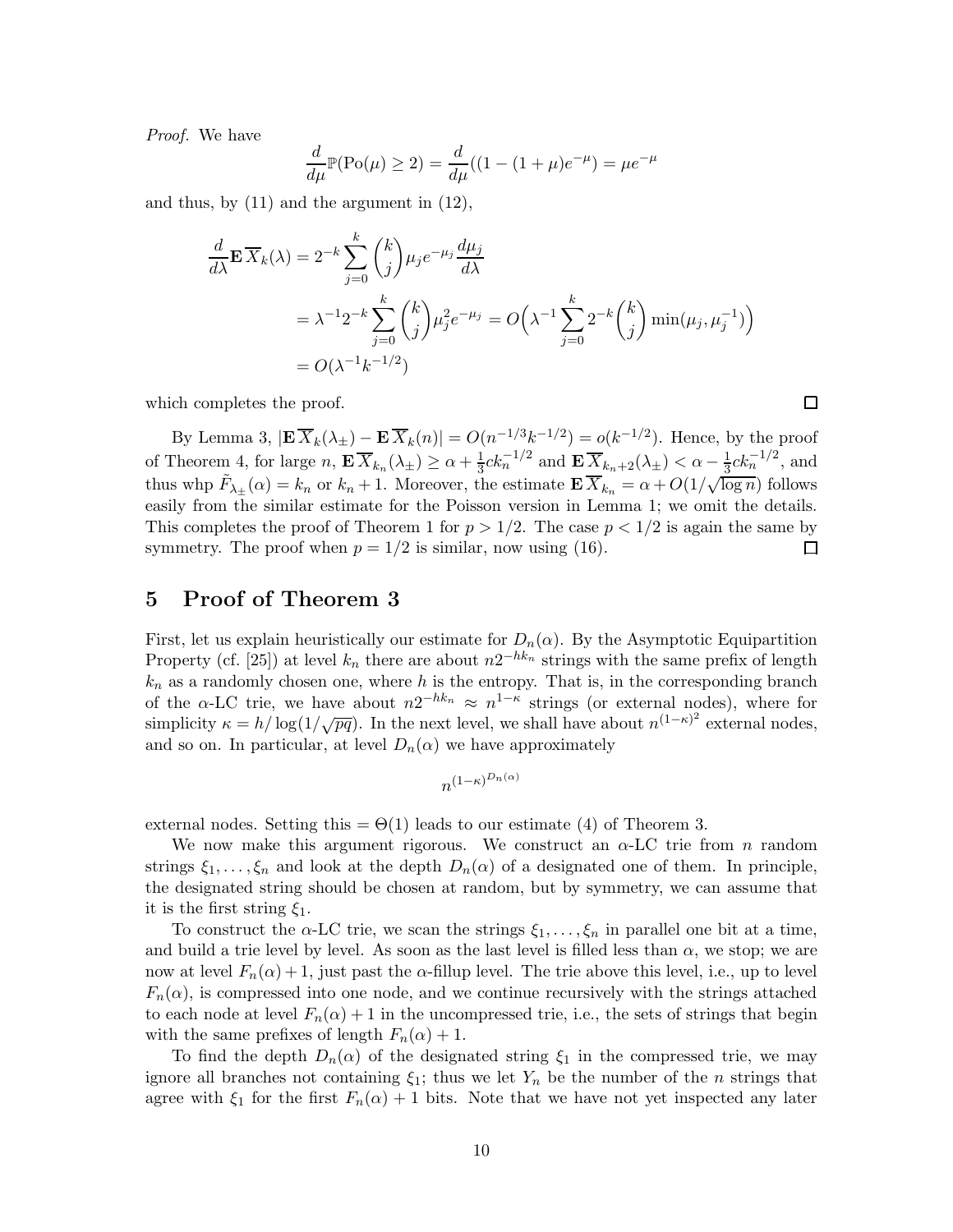bits. Hence, conditioned on  $F_n(\alpha)$  and  $Y_n$ , the remaining parts of these  $Y_n$  strings are again i.i.d. random strings from the same memoryless source, so we may argue by recursion. The depth  $D_n(\alpha)$  equals the number of recursions needed to reduce the number of strings to 1.

We begin by analysing a single step in the recursion. Let, for notational convenience,  $\kappa := h / \log(1/\sqrt{pq})$ . Note that  $0 < \kappa < 1$ .

**Lemma 4.** Let  $\varepsilon > 0$ . Then, with probability  $1 - O(n^{-\Theta(1)})$ ,

$$
1 - \kappa - \varepsilon < \frac{\ln Y_n}{\ln n} < 1 - \kappa + \varepsilon. \tag{17}
$$

We postpone the proof of Lemma 4, and first use it to complete the proof of Theorem 3. We assume below that n is large enough when needed, and that  $0 < \varepsilon < \min(\kappa, 1 - \kappa)/2$ .

We iterate, and let  $Z_j$  be the number of strings remaining after j iterations; this is the number of strings that share the first j levels with  $\xi_1$  in the compressed trie. We have  $Z_0 = n$  and  $Z_1 = Y_n$ . We stop the iteration when there are less than  $\ln n$  strings remaining; we thus let  $\tau$  be the smallest integer such that  $Z_{\tau} < \ln n$ . In each iteration before  $\tau$ , (17) holds with error probability  $O((\ln n)^{-\Theta(1)}) = O((\ln \ln n)^{-2})$ . Hence, for any constant B, we have whp for every  $j \le \min(\tau, B \ln \ln n)$ , with  $\kappa_{\pm} = \kappa \pm \varepsilon \in (0, 1)$ ,

$$
1 - \kappa_+ < \frac{\ln Z_j}{\ln Z_{j-1}} < 1 - \kappa_-,
$$

or equivalently

$$
\ln(1 - \kappa_{+}) < \ln \ln Z_{j} - \ln \ln Z_{j-1} < \ln(1 - \kappa_{-}).\tag{18}
$$
\n
$$
\text{If } \tau > \tau_{+} := \lceil \ln \ln n / \ln(1 - \kappa_{-})^{-1} \rceil, \text{ we find why from (18)}
$$

$$
\ln \ln Z_{\tau_+} \leq \ln \ln Z_0 + \tau_+ \ln (1 - \kappa_-) \leq 0,
$$

so  $Z_{\tau_+} \leq e < \ln n$ , which violates  $\tau > \tau_+$ . Hence,  $\tau \leq \tau_+$  whp. On the other hand, if  $\tau < \tau_{-} := \lfloor (1 - \varepsilon) \ln \ln n / \ln(1 - \kappa_{+})^{-1} \rfloor$ , then whp by (18)

 $\ln \ln Z_{\tau} \geq \ln \ln Z_0 + \tau_- \ln(1 - \kappa_+) \geq \varepsilon \ln \ln n,$ 

which contradicts  $\ln \ln Z_{\tau} < \ln \ln \ln n$ .

Consequently, whp  $\tau_{-} \leq \tau \leq \tau_{+}$ ; in other words, we need  $\frac{\ln \ln n}{-\ln(1-\kappa)}(1+O(\varepsilon))$  iterations reduce the number of strings to less than  $\ln n$ to reduce the number of strings to less than  $\ln n$ .

Iterating this result once, we see that whp at most  $O(\ln \ln n)$  further iterations are needed to reduce the number to less than  $\ln \ln n$ . Finally, the remaining depth then whp is  $O(\ln \ln \ln n)$  even without compression. Hence we see that whp

$$
D_n(\alpha) = \frac{\ln \ln n}{-\ln(1-\kappa)} \left(1 + O(\varepsilon)\right) + O(\ln \ln \ln n).
$$

Since  $\varepsilon$  is arbitrary, Theorem 3 follows.

It remains to prove Lemma 4. Let  $W_k$  be the number of the strings  $\xi_1,\ldots,\xi_n$  that are equal to  $\xi_1$  for at least their first k bits. The  $Y_n = W_{F_n(\alpha)+1}$ , and thus, for any  $A > 0$ ,

$$
\mathbb{P}\big(\big|\log Y_n - (1 - \kappa)\log n\big| \ge 2\varepsilon\log n\big) \le \mathbb{P}\big(|F_n(\alpha) - \log_{1/\sqrt{pq}} n| \ge A\sqrt{\ln n}\big) + \sum_{|k-1-\log_{1/\sqrt{pq}} n| < A\sqrt{\ln n}} \mathbb{P}\big(\big|\log W_k - \log n + h\log_{1/\sqrt{pq}} n| \ge 2\varepsilon\log n\big).
$$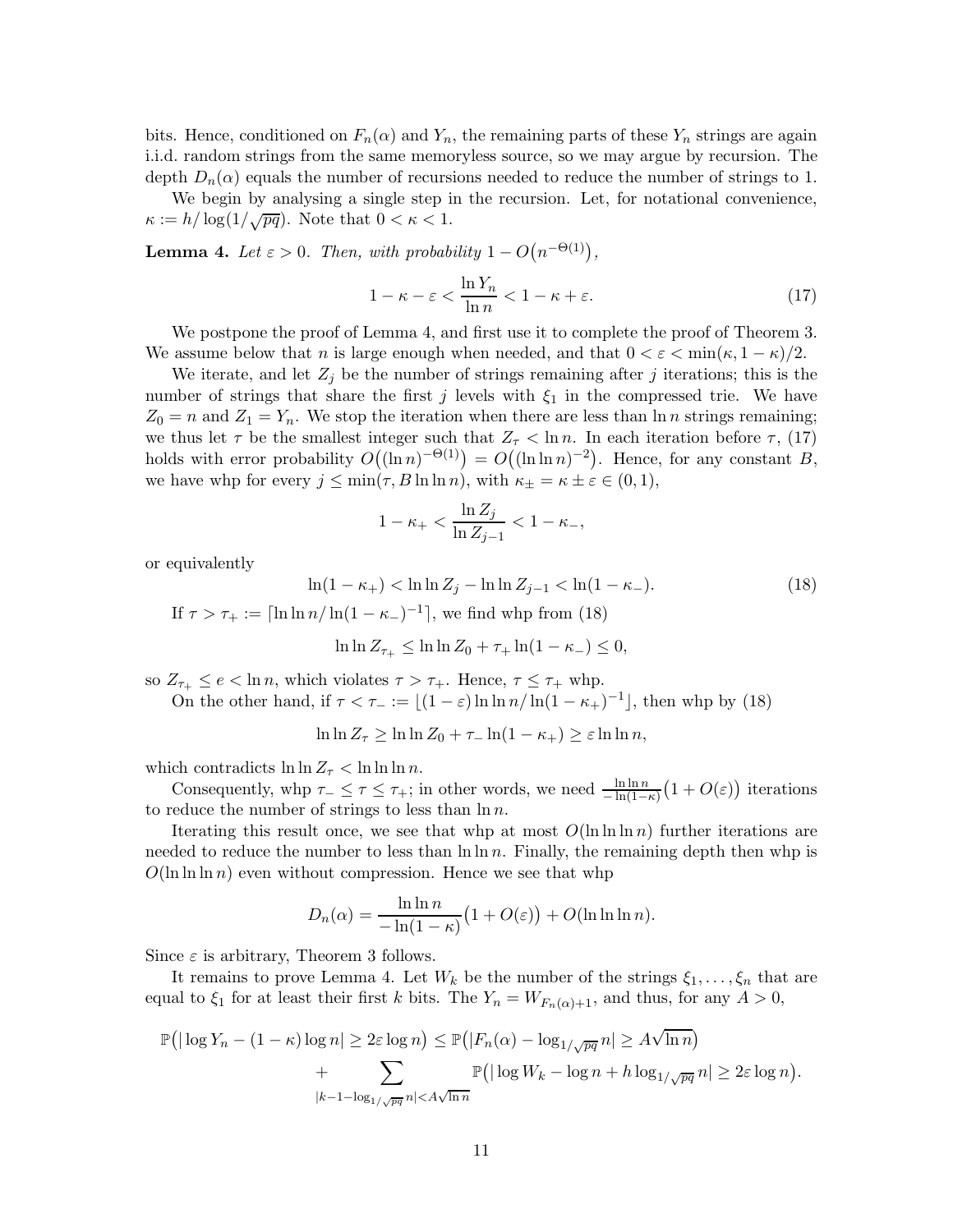Lemma 4 thus follows from the following two lemmas, using the observation that 0 <  $1/\log(1/\sqrt{pq}) < 1/h$ .

The first lemma is a large deviation estimate corresponding to Corollary 2.

**Lemma 5.** For each  $\alpha \in (0,1)$ , there exists a constant A such that

$$
\mathbb{P}(|F_n(\alpha) - \log_{1/\sqrt{pq}} n| \ge A\sqrt{\ln n}) = O(1/n).
$$

*Proof.* We begin with the poissonized version, with Po( $\lambda$ ) strings as in Section 3. Let  $k_{\pm} = k_{\pm}(\lambda) := \lfloor \log_{1/\sqrt{pq}} \lambda \pm A\sqrt{\ln \lambda} \rfloor$ , and let  $\delta$  be fixed with  $0 < \delta < \min(\alpha, 1 - \alpha)$ . Then, by Lemma 1, if A is large enough,  $\mathbf{E} \overline{X}_{k_-} > \alpha + \delta$  and  $\mathbf{E} \overline{X}_{k_+} < \alpha - \delta$  for all large  $\lambda$ . By a Chernoff bound, (8) can be sharpened to

$$
\mathbb{P}\big(|\overline{X}_k - \mathbf{E}\,\overline{X}_k| > \delta\big) = O\big(e^{-\Theta(2^k)}\big)
$$

and thus

$$
\mathbb{P}(\tilde{F}_{\lambda}(\alpha) < k_{-}) \leq \mathbb{P}(\overline{X}_{k_{-}} < \alpha) \leq \mathbb{P}(\overline{X}_{k_{-}} - \mathbf{E} \, \overline{X}_{k_{-}} < -\delta) \\
= O\Big(e^{-\Theta(2^{k_{-}})}\Big) = O\Big(e^{-\Theta(\lambda^{O(1)})}\Big) = O(\lambda^{-1}).
$$

Similarly,  $\mathbb{P}(\tilde{F}_{\lambda}(\alpha) > k_{+}) = O(\lambda^{-1}).$ 

To depoissonize, let  $\lambda_{\pm} = n \pm n^{2/3}$  as in Section 4 and note that, again by a Chernoff estimate,  $\mathbb{P}(\text{Po}(\lambda_-) \le n) = O(n^{-1})$  and  $\mathbb{P}(\text{Po}(\lambda_+) \ge n) = O(n^{-1})$ . Thus, with probability  $1 - O(1/n),$ 

$$
k_{-}(\lambda_{-}) \leq \tilde{F}_{\lambda_{-}}(\alpha) \leq F_{n}(\alpha) \leq \tilde{F}_{\lambda_{+}}(\alpha) \leq k_{+}(\lambda_{+}),
$$

and the result follows (if we increase A).

**Lemma 6.** Lat  $0 < a < b < 1/h$  and  $\varepsilon > 0$ . Then, uniformly for all k with  $a \log n \leq k \leq$  $b \log n$ ,

$$
\mathbb{P}\big(\big|\log W_k - \log n + kh\big| > \varepsilon \log n\big) = O\big(n^{-\Theta(1)}\big). \tag{19}
$$

*Proof.* Let  $N_1$  be the number of 1's in the first k bits of  $\xi_1$ . Given  $N_1$ , the distribution of  $W_k - 1$  is Bi $(n - 1, p^{N_1}q^{k - N_1}).$ 

Since  $p^pq^q = 2^{-h}$ , there exists  $\delta > 0$  such that if  $|N_1/k - p| \leq \delta$ , then  $2^{-h-\varepsilon} \leq$  $p^{N_1/k}q^{1-N_1/k} \leq 2^{-h+\varepsilon}$ , and thus

$$
2^{-hk-\varepsilon k} \le p^{N_1} q^{k-N_1} \le 2^{-hk+\varepsilon k}, \qquad \text{when } |N_1/k - p| \le \delta. \tag{20}
$$

Noting that  $hk \leq bh \log n$  and  $bh < 1$ , we see that, provided  $\varepsilon$  is small enough,  $n2^{-hk-\varepsilon k} \geq$  $n^{\eta}$  for some  $\eta > 0$ , and then (20) and a Chernoff estimate yields, when  $|N_1/k - p| \le \delta$ ,

$$
\mathbb{P}\left(\frac{1}{2}n2^{-hk-\varepsilon k} \le W_k \le 2n2^{-hk-\varepsilon k} \mid N_1\right) = 1 - O\big(e^{-\Theta(n^{\eta})}\big) = 1 - O\big(n^{-1}\big),
$$

and thus

$$
\mathbb{P}\big(|\log W_k - \log n + hk| > \varepsilon k + 1 \mid N_1\big) = O\big(n^{-1}\big), \qquad \text{when } |N_1/k - p| \le \delta. \tag{21}
$$

Moreover,  $N_1 \sim \text{Bi}(k, p)$ , so by another Chernoff estimate,

$$
\mathbb{P}(|N_1/k - p| > \delta) = O(e^{-\Theta(k)}) = O(n^{-\Theta(1)}).
$$

The result follows (possibly changing  $\varepsilon$ ) from this and (21).

 $\Box$ 

 $\Box$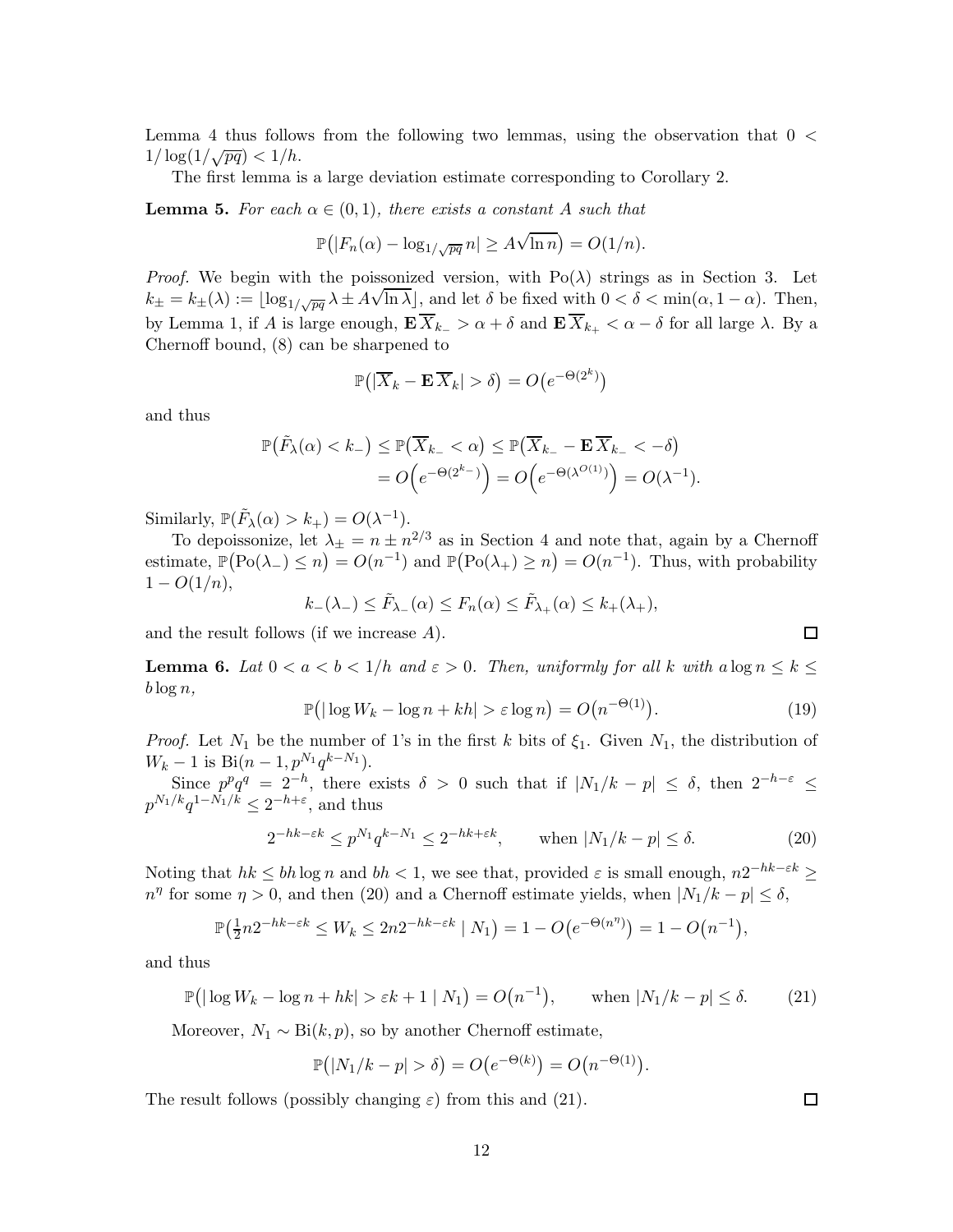### **References**

- [1] A. Andersson and S. Nilsson, Improved behavior of tries by adaptive branching, *Information Processing Letters*, **46**, 295–300, 1993.
- [2] L. Devroye, A note on the probabilistic analysis of Patricia tries, *Random Structures and Algorithms*, **3**, 203–214, 1992.
- [3] L. Devroye, An analysis of random LC tries, *Random Structures and Algorithms*, **19**, 359–375, 2001.
- [4] L. Devroye and W. Szpankowski, Probabilistic behavior of asymmetric level compressed tries, *Random Structures & Algorithms*, **27**(2), 185–200, 2005.
- [5] A. de Moivre, *The Doctrine of Chances*, 2nd ed., H. Woodfall, London, 1738.
- [6] W. Feller, *An Introduction to Probability Theory and its Applications,* Vol. II. 2nd ed., Wiley, New York, 1971.
- [7] D. Gusfield, *Algorithms on Strings, Trees, and Sequences*, Cambridge University Press, Cambridge, 1997.
- [8] P. Iivonen, S. Nilsson and M. Tikkanen, An experimental study of compression methods for functional tries, in: *Workshop on Algorithmic Aspects of Advanced Programming Languages (WAAAPL'99)*, 1999.
- [9] P. Jacquet and W. Szpankowski, Analysis of digital tries with Markovian dependency, *IEEE Trans. Information Theory*, **37**, 1470–1475, 1991.
- [10] P. Jacquet and W. Szpankowski, Analytical depoissonization and its applications, *Theoretical Computer Science*, **201**, 1–62, 1998
- [11] C. Knessl and W. Szpankowski, On the number of full levels in tries, *Random Structures and Algorithms*, **25**, 247–276, 2004.
- [12] D. E. Knuth, *The Art of Computer Programming. Vol. 1: Fundamental Algorithms*, 3rd ed, Addison-Wesley, Reading, Massachusetts, 1997.
- [13] D. E. Knuth, *Selected Papers on Analysis of Algorithms*, CSLI, Stanford, 2000.
- [14] H. Mahmoud, *Evolution of Random Search Trees*, John Wiley & Sons, New York, 1992.
- [15] S. Nilsson, *Radix Sorting & Searching*, PhD Thesis, Lund University, 1996.
- [16] S. Nilsson and G. Karlsson, Fast address look-up for Internet routers, *Proceedings IFIP 4th International Conference on Broadband Communications*, 11–22, 1998.
- [17] S. Nilsson and G. Karlsson, IP-address lookup using LC-tries, *IEEE Journal on Selected Areas in Communications*, **17**(6), 1083–1092, 1999.
- [18] S. Nilsson and M. Tikkanen, An experimental study of compression methods for dynamic tries, *Algorithmica*, **33**(1), 19–33, 2002.